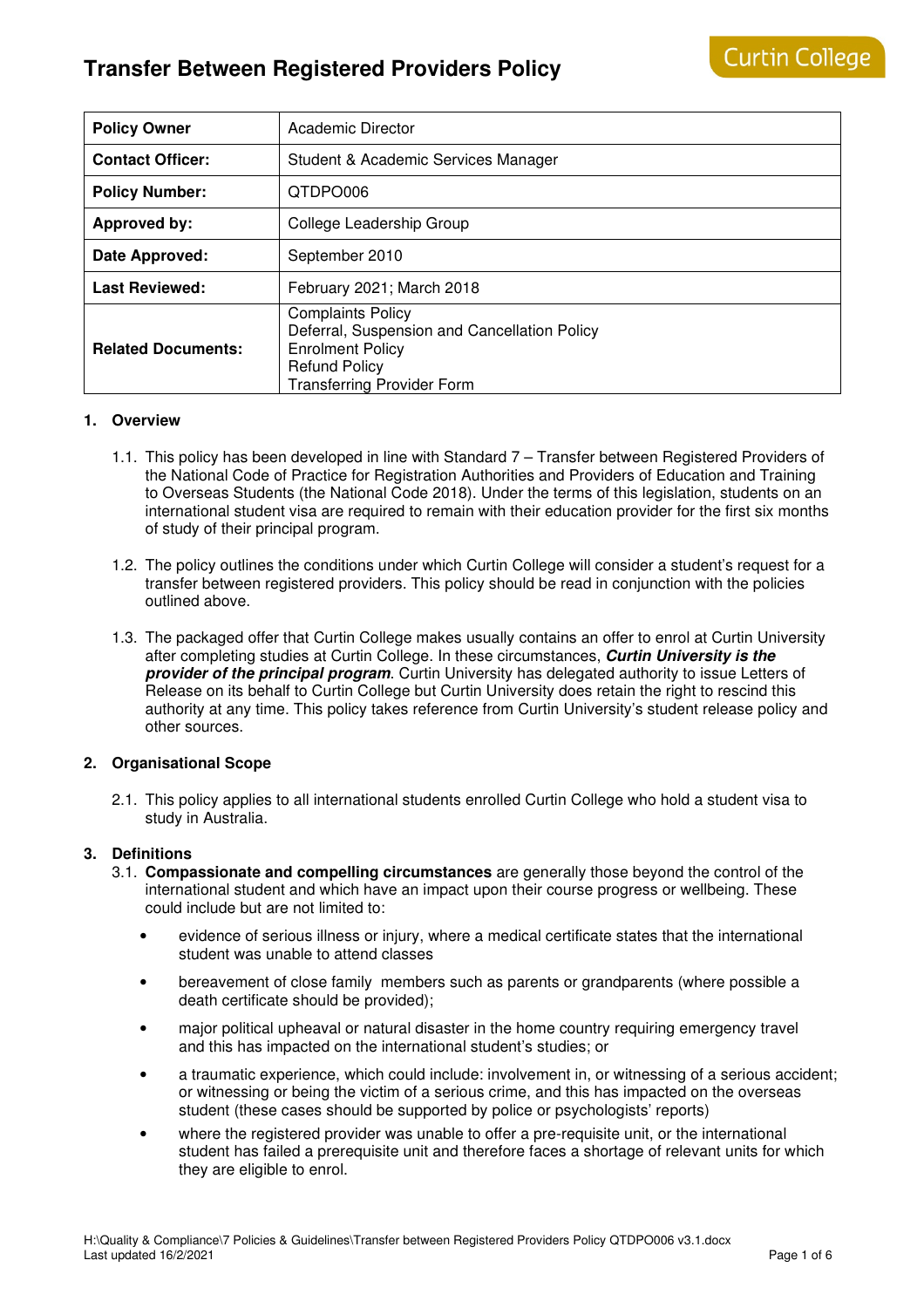- 3.2. **CRICOS:** Commonwealth Register of Institutions and Courses for Overseas Students. Database of every program and institution that recruits enrols and teaches overseas students.
- 3.3. **Immigration**: Refers to the Department of Home Affairs, which is the Australian government agency responsible for multicultural affairs, immigration and border-related functions and agencies. The Department of Home Affairs is responsible for issuing Student Visas.
- 3.4. **Enrolled:** A student is deemed to have enrolled once subjects have been selected for the current study period (Status = current).
- 3.5. **International Student:** For the purpose of this policy, an International student is defined as one who is not an Australian or New Zealand citizen or the holder of a permanent residency or humanitarian visa. For the purposes of this policy, students who are in Australia, as a result of their parents/legal guardians being on a temporary business visa (e.g. visa subclass 457, TSS), are also regarded as an international student.
- 3.6. **Letter of Offer**: A Formal offer of a place at Curtin College in a nominated program.
- 3.7. **National Code of Practice:** The National Code of Practice for Registration Authorities and Providers of Education and Training to Overseas Students 2018 (National Code 2018), which outlines nationally consistent standards for the conduct of registered providers and the registration of their programs.
- 3.8. **Package Offer** A letter of offer to a student containing two or more programs. Usually completion of earlier programs at a certain level of attainment is a requirement for progressing to the next program.
- 3.9. **Principal Program of Study:** For students on a 'packaged offer' their 'principal program of study' is with Curtin University. Where a student has received a 'stand-alone offer' to study at Curtin College, the College is the provider of their 'principal program of study'.
- 3.10. **Six months of study:** Six calendar months of the principal program of study from the date that the student commences the program. Where a deferment of study has been granted in the first study period, the deferred period or leave of absence is not included in the six months. Students are expected to complete their six months of study upon their return.

### **4. Policy Principles**

- 4.1. This policy has been developed in line with requirements set out in the:
	- Education Services for Overseas (ESOS) Act 2000 (and its amendments)
	- The National Code 2018 which complements existing national quality assurance frameworks in education and training including the Higher Education Standards Framework 2015 (Threshold Standards) and the Australian Qualifications Framework (AQF)
	- Tuition Protection Service (TPS)
- 4.2. It is an Australian regulatory requirement that students must complete six months of their "principal program of study" before changing or transferring between registered providers unless the principal provider or authorised person grants a release or where compelling and compassionate reasons exist.
- 4.3. In complying with Standard 7 Curtin College requires students transferring from another registered provider to complete six months of their principal program of study prior to their enrolment at the college, except where:
	- the releasing registered provider, or the program in which the overseas student is enrolled, has ceased to be registered;
	- the releasing registered provider has had a sanction imposed on its registration by the ESOS agency that prevents the overseas student from continuing his or her program at that registered provider:
	- the releasing registered provider has agreed to the overseas student's release and recorded the date of effect and reason for release in PRISMS;
	- any government sponsor of the overseas student considers the change to be in the overseas student's best interests and has provided written support for the change.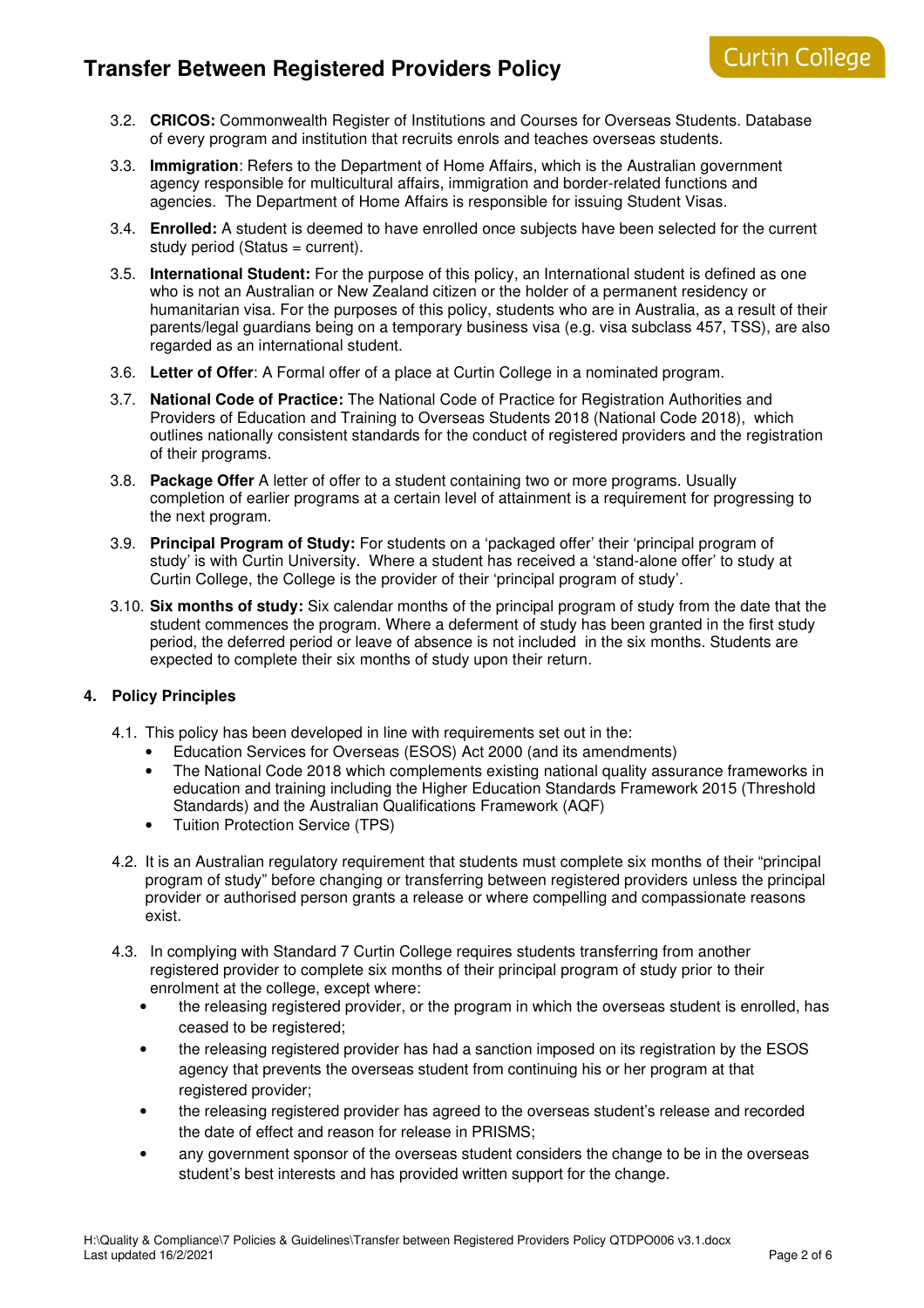- 4.4. In the event of a request for early release, a student must lodge a written request to transfer and provide sufficient evidence to satisfy Curtin College management that they have a genuine case for transferring to another Provider. Circumstances in which Curtin College will grant approval for a transfer include but are not limited to the following:
	- The student has received a direct offer for a Curtin University degree;
	- Curtin College is unable to continue to provide the program;
	- Curtin University is unable to provide the principal program;
	- The student demonstrates they are experiencing threat to their physical or mental health or safety by remaining at the College and demonstrates clearly how this will be alleviated through a transfer;
	- The government sponsor of a student considers the change to be in the student's best interest and has provided written, authorised support for that change;
	- The student is genuinely unable to achieve satisfactory program progress, even after engaging with the College's intervention strategies and support systems and their academic performance has not improved;
	- The student has compassionate or compelling circumstances that suggest transferring to another provider is in the student's best interest;
	- There is evidence that the overseas student's reasonable expectations about their current program are not being met;
	- Student can provide evidence that the College or an education or migration agent misled them regarding Curtin College or its programs, constituting a breach of the ESOS Act. In such cases, documentary evidence is to be provided to support the claim;
	- An appeal (internal or external) on another matter results in a decision or recommendation to release the overseas student.
- 4.5. A letter from another registered provider confirming that a valid enrolment offer for another eligible program or package of programs has been provided to Curtin College and the College forms the view that the student is genuinely intending to study with that provider. Curtin College deems the following circumstances to be reasonable grounds to decline a request for transfer prior to completing the first six months of the Principal Program of study:
	- The student does not have a valid enrolment offer from another CRICOS registered receiving provider;
	- Where the primary reason for the request is based on a personal preference, such as wishing to experience living in another city in Australia, or wishing to live and/or study with friends enrolled at another registered provider;
	- Where the student has not made a genuine attempt to participate in the program, including accessing support programs to achieve academic success;
	- Where the student expresses difficulty with the Program material but has failed to submit assessments that would have provided formative feedback to support the student;
	- The student has not provided sufficient evidence to support their stated reason/s for transferring;
	- The student has a change of mind. Students are able to apply to transfer to other programs within Curtin College or Curtin, but will not be granted a release to enrol with another provider on the basis of a change of mind;
	- Request to downgrade to a lower AQF qualification or another field of study not offered by Curtin College for reasons unrelated to the student's academic ability;
	- Where the student's visa application included information that is inconsistent to the claim made in a Transfer of Provider application;
	- The program for which the student is intending to enrol in with the other provider, is similar to or the same as the programs offered at Curtin College;
	- The student is experiencing homestay or other accommodation problems;
	- The student is experiencing program schedule conflict with personal, work, or other non-study commitments;
	- The student is a sponsored student and has not provided a letter of support from the sponsor;

**Curtin College**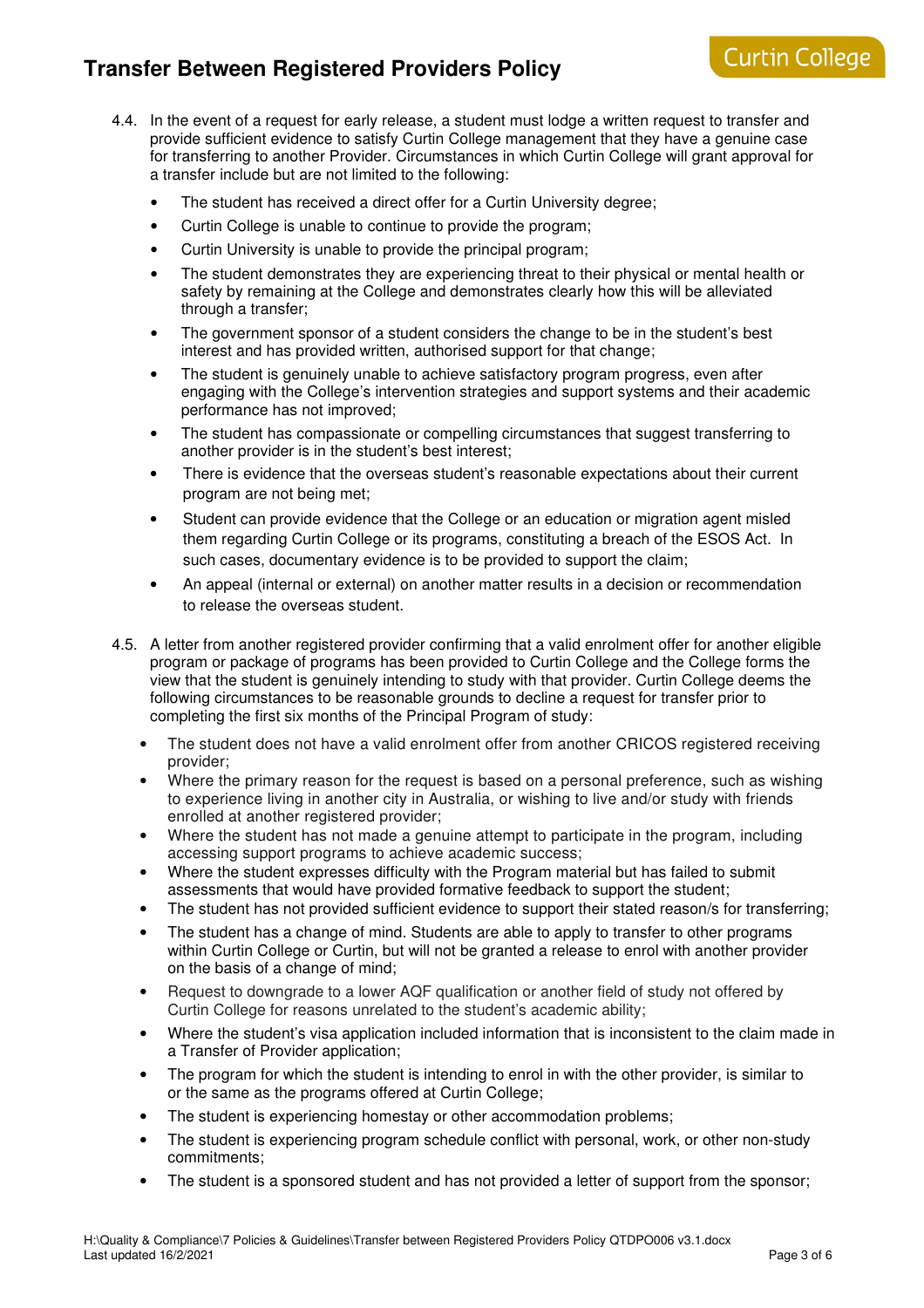# **Curtin College**

- Claims financial hardship, which is contrary to evidence supplied for their visa application or transferring to a provider with lower tuition fees;
- The student has outstanding debts or fines to Curtin College or Curtin University;
- Where the student does not meet the entry requirements for the program with the new provider:
- Where the College forms the view that the student is deliberately trying to work around the Australian student visa system;
- The student is under the age of 18 and has not provided the documentation noted in point 4.7.

#### 4.6. **Students under the age of 18 must have**:

- 4.6.1. Written confirmation from their parents or legal guardian supporting the transfer;
- 4.6.2. Where the overseas student is not being cared for in Australia by a parent or suitable nominated relative, the receiving provider must confirm it accepts responsibility for approving the student's accommodation, support and general welfare arrangements in accordance with Standard 5 (Younger overseas students).
- 4.7. Students who apply to transfer after accepting their offer (signed Letter of Acceptance), but before starting classes, will not be approved except in extreme circumstances such as:
	- 4.7.1. Inability to secure an Australian visa;
	- 4.7.2. Compassionate and compelling circumstances (refer Point 3.1)

#### 4.8. **Simplified Student Visa Framework (SSVF)**

- 4.8.1. Under the Simplified Student Visa Framework (SSVF), a combination of the immigration risk outcomes of a student's education provider and country of citizenship will determine whether the student needs to provide evidence of financial and English language capacity with their student visa application.
- 4.8.2. Students who were granted a visa under the SSVF who wish to transfer to a new program of study must maintain enrolment in a registered program that is the same level as, or at a higher level than, the registered program for which

#### 4.9. **Complaints**

- A student may lodge an appeal within 20 working days, after being advised that their transfer request has been denied, in accordance with the Curtin College Complaints Policy located on www.curtincollege.edu.au
- The complaint should address the reason(s) noted in the refusal letter and be submitted on the Complaint form and sent to **complaints@curtincollege.edu.au** (refer point 5.5)
- The Quality and Compliance Manager or nominee, will consider the request and advise the student of the outcome within 10 working days.

| Version      | Last changes:                                                            |
|--------------|--------------------------------------------------------------------------|
| V3.1 Feb '21 | <b>Definitions Updated</b><br>Added 4.8<br>Changed of position title 4.9 |

#### **5. Policy Implementation**

- 5.1. It is recognised that students who have completed six months of a principal program are not required to request a formal release by an institution and as such are free to enrol wherever they choose.
- 5.2. International students seeking to transfer from Curtin College to another registered provider, who have not yet completed six months of study in their *principal program*, are to complete a Transferring Provider Form (available from the Student Portal or Reception) and email this along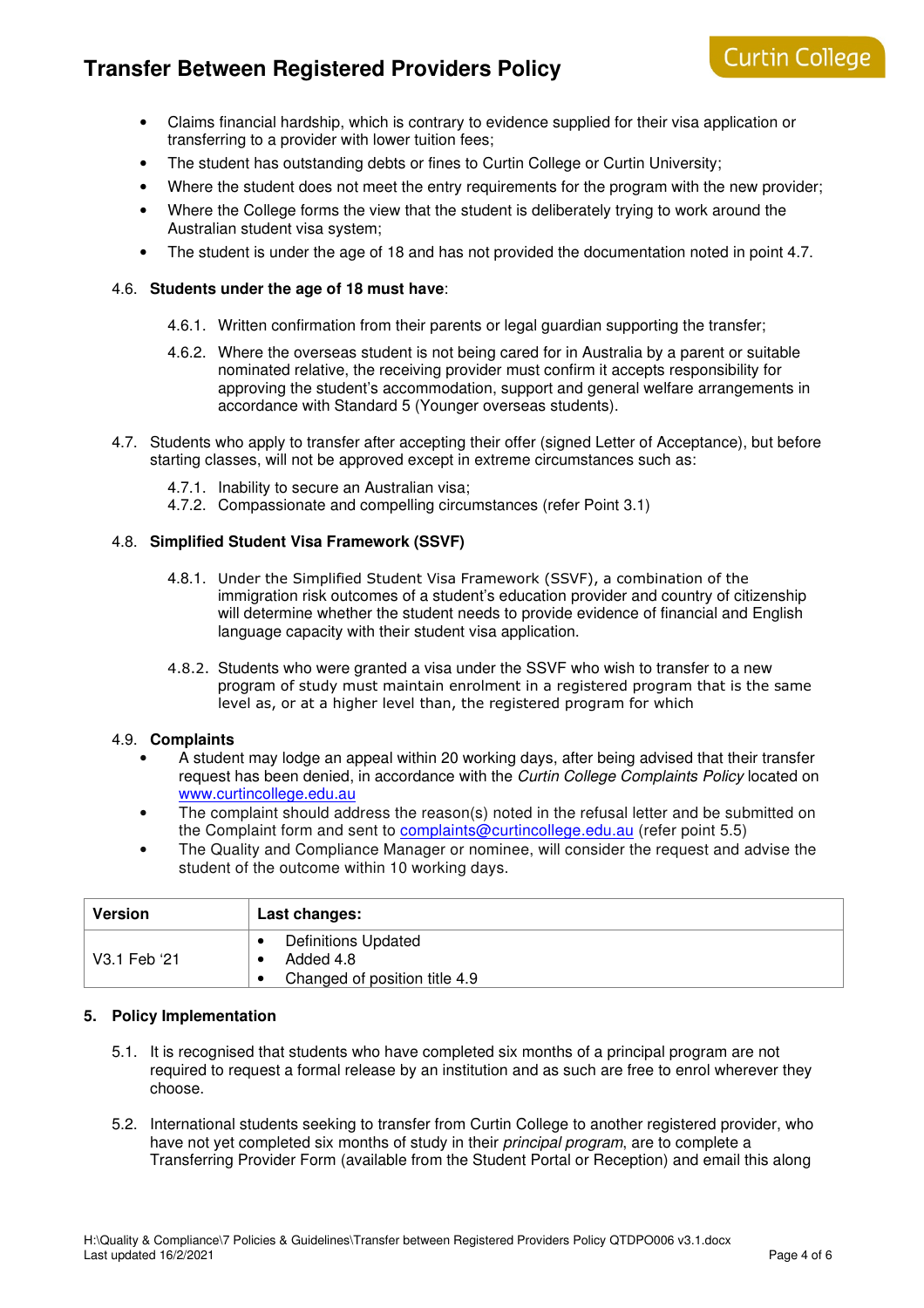with a valid Letter of Offer to help@curtincollege.edu.au or a hard copy can be handed in at reception.

- 5.3. Students should familiarise themselves with the Refund Policy in regard to fee penalties, located https://www.curtincollege.edu.au/about-curtin-college/policies-procedures/
- 5.4. Students enrolled with Curtin College, who have not yet completed six months of their principal program of study, will not be approved to transfer to another registered provider unless it is deemed by the College to be in the student's best interest (refer point 4.4).
- 5.5. Students who are unsuccessful in their request to transfer prior to completing 6 months of their principal program may appeal that decision by reading the Complaints Policy and completing a 'Complaint' form located on the Curtin College https://www.curtincollege.edu.au/about-curtincollege/policies-procedures/
- 5.6. A student requesting a transfer must satisfy Curtin College that they have a genuine and legitimate basis for such a request. Curtin College will assess and respond to the student's request within 10 working days of receiving the Transferring Provider form.

#### **6. Overseas Student Transfers**

- 6.1. Applications to transfer will be assessed under points section 4 of this Policy. All enabling circumstances will be taken into consideration when assessing an application.
- 6.2. If approved the student will be released from the College and advised to contact Immigration to seek advice as to whether a new student visa is required.
- 6.3. If release is not granted a 'refusal' letter will be issued to the student advising them of the grounds on which the release was not granted and how to access the College's Complaints process.
- 6.4. Students who do not advise the College that they are intending to transfer provider and are terminated, withdraw or do not re-enrol will not be granted a release once the reporting process has been completed.
- 6.5. The following are to be provided to Curtin College, before the College will assess the application:
	- A valid letter of offer from another CRICOS registered provider;
	- A completed 'Transfer of Provider' form;
	- Supporting evidence if the student is citing compelling or compassionate reasons for transferring providers
	- Where the student is a sponsored student, a supporting letter from the sponsor is required
	- Where the student is under 18, the student's parent or legal guardian supports the transfer; or if the student is not being cared for in Australia by a parent or suitable nominated relative, the valid enrolment letter confirms that the registered provider will accept responsibility for approving the student's accommodation, support and general welfare arrangements.

For more information on a student's eligibility to transfer to another institution refer to the Australian's Government Department of Home Affairs website http://www.homeaffairs.gov.au/trav/stud/more/changing-courses

#### **7. Transferring to Curtin College from another Registered Provider**

7.1. Students wishing to transfer to Curtin College from another provider before completing six months of their principal program, must have been released from their principle provider. Curtin College will issue an Offer Letter prior to receiving confirmation of release form the principle provider.